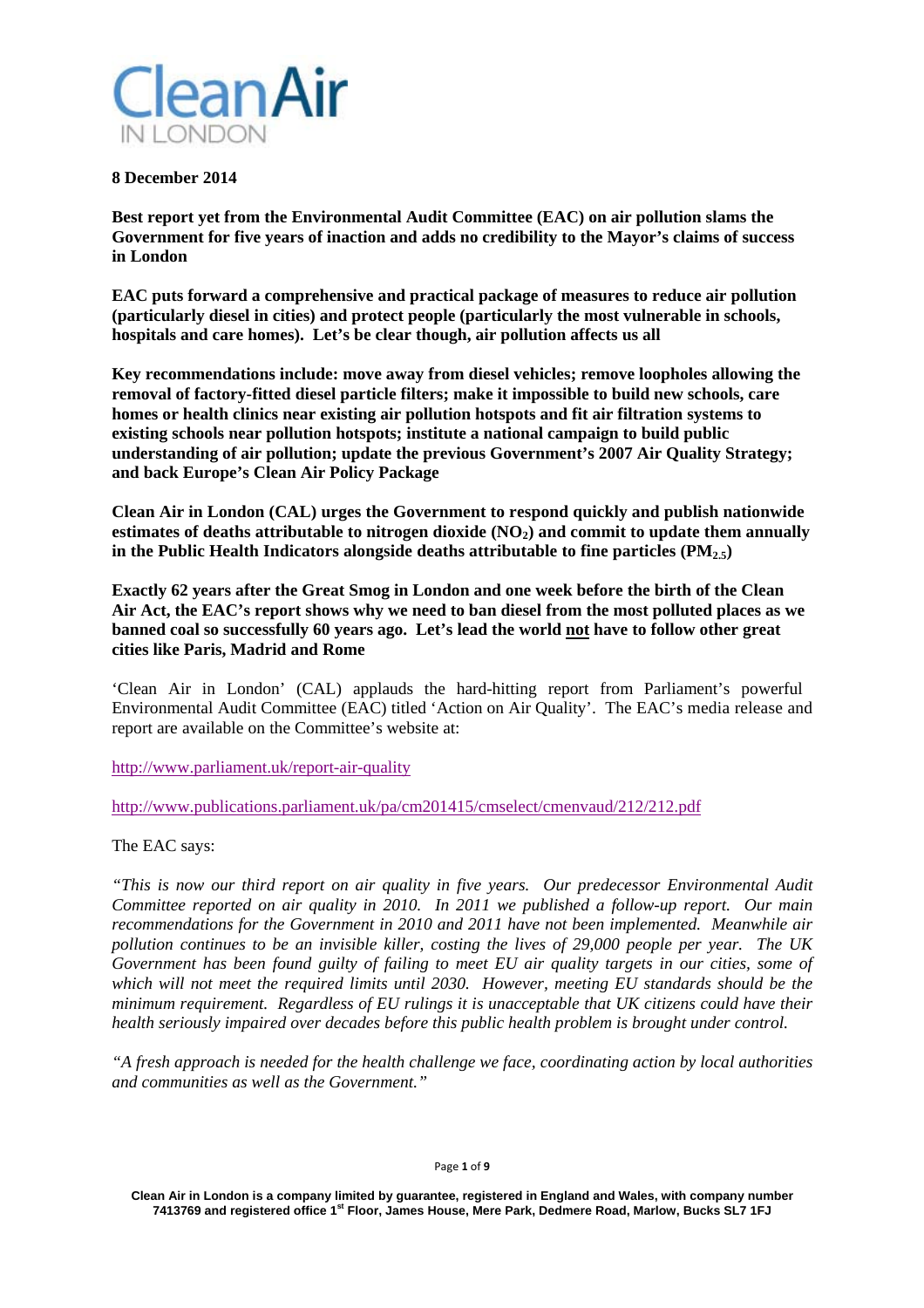

## **Key EAC recommendations**

The EAC says the Government must act urgently and makes 19 recommendations. Selected recommendations include:

## 1. Diesel

- Introduce a national framework for low emission zones to help local authorities reduce air pollution.
- Examine fiscal and other measures to gradually encourage a move away from diesel vehicles towards low emission options.
- Close legal loopholes to end the practice of removing filter systems from existing [diesel] vehicles. "[The EAC expects] an early statement [from Ministers] on actions planned".

# 2. Planning

- Adjust planning guidance to protect air quality in local planning and development. The National Planning Policy Framework (NPPF) should make it impossible to build new schools, care homes or health clinics near existing air pollution hotspots, and any redevelopment of such existing buildings should only be approved if they reduce pollution exposure for their users. Building regulations should provide for existing schools sited near pollution hotspots to be fitted with air filtration systems.
- Build air quality obligations into transport infrastructure.
- 3. Support local authorities
	- Engage with local authorities to establish best practice in tackling air pollution.
- 4. Public awareness
	- Institute a national public awareness campaign to increase understanding of air pollution. Government should work more closely with the Met Office, BBC and other broadcasters to ensure that high air pollution forecasts are disseminated widely via mainstream media in the same way pollen and UV forecasts are broadcast now, together with advice on what action should be taken.

### 5. New Air Quality Strategy

- The Government should update the previous Government's 'Air Quality Strategy' of 2007, adopting a cross-Government approach with clear demarcation of responsibilities between departments and between central and local government.
- Comply with British and European legal limits for nitrogen dioxide  $(NO<sub>2</sub>)$  as soon as possible.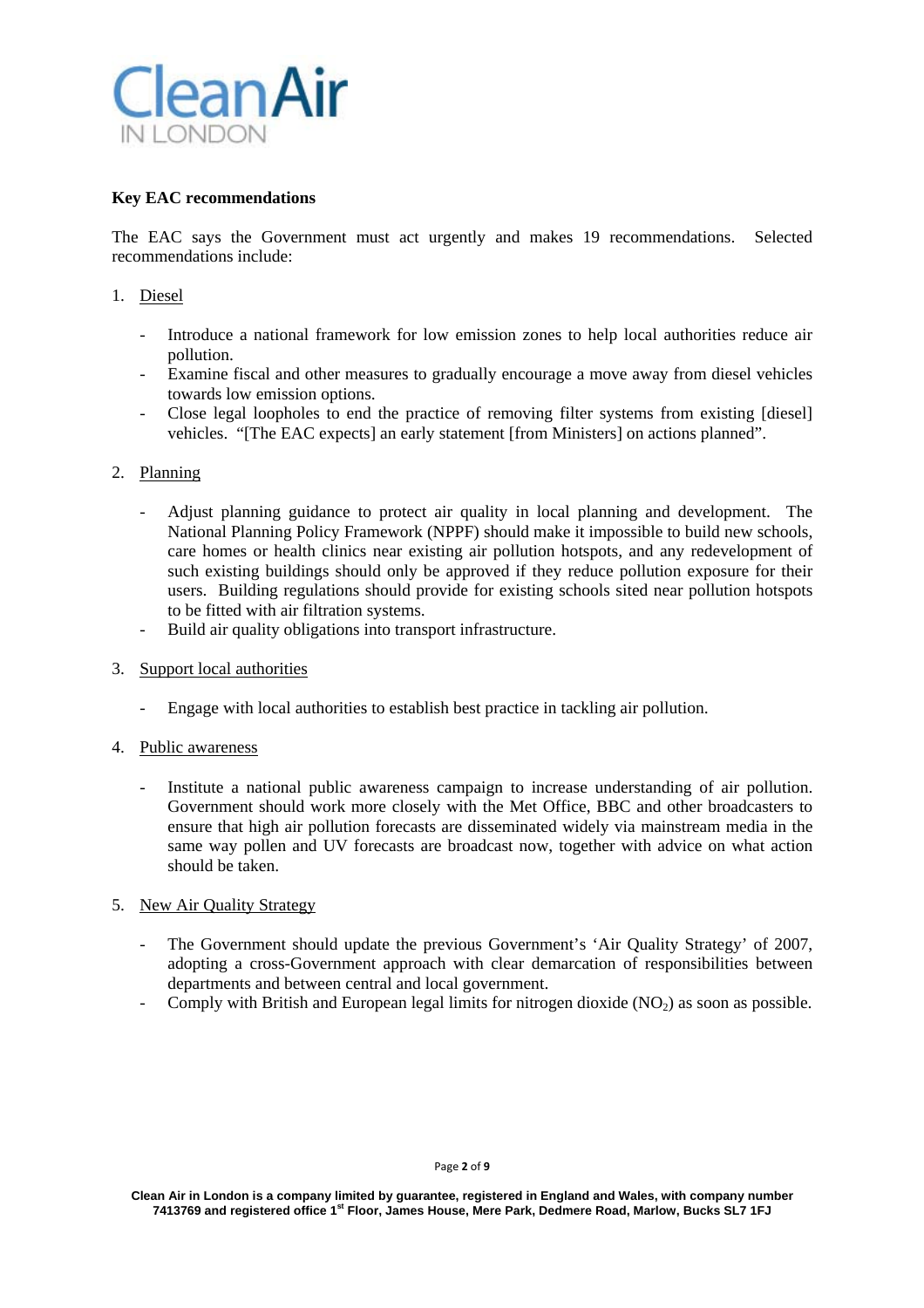

### 6. Clean Air Policy Package

- Apply pressure at European level to ensure effective EU legislation and emission standards backed up by a robust testing regime.

Staggeringly, the UK (Liz Truss) was the only large country other than Poland not to sign a recent letter to President Juncker calling on him to give 'high priority' to the Clean Air Policy Package.

### **Indoor air quality**

CAL has campaigned for more than three years to build public understanding of indoor air quality with sponsorship and support from Camfil UK.

CAL is particularly pleased therefore to see the importance of indoor air quality highlighted in EAC's report as European's spend 90% of their time indoors on average and it is possible to reduce air pollution indoors by up to 90%.

Schools, hospitals, care homes and other buildings may have any, all or none of mechanical ventilation, air conditioning or air filtration. All non-residential buildings should comply with British and European standards E13779 and EN779 for air filtration. Complying with these standards should be cost neutral for schools and others with mechanical ventilation if they use low energy air filters and cost about £10 per square metre in capital cost and £2-3 per annum thereafter if standalone air cleaners are required. This might represent a total one-off capital cost for standalone air cleaners of about £1,000 per classroom plus £250 per annum thereafter for energy and maintenance for schools in air pollution hotpots.

CAL found that few local authorities know if their schools use air filters that protect children.

http://cleanair.london/indoor-air-quality/few-local-authorities-know-if-their-schools-use-air-filtersthat-protect-children/

An investigation by Liberal Democrats in London in 2014 found that (see Summary on page 5):

- 80 per cent of schools were concerned about the health effects of poor air quality on children attending their school.
- only one-in-20 head teachers (5 per cent) reported receiving any information about air pollution in the last 12 months from either their local authority, Transport for London or the Greater London Authority.
- only around a third of schools reported using a mechanical ventilation and/or filtration system in their school buildings.

http://cleanair.london/wp-content/uploads/CAL-273-London-Schools-Air-Quality-Survey-2014 Published-by-Liberal-Democrats.pdf

#### Page **3** of **9**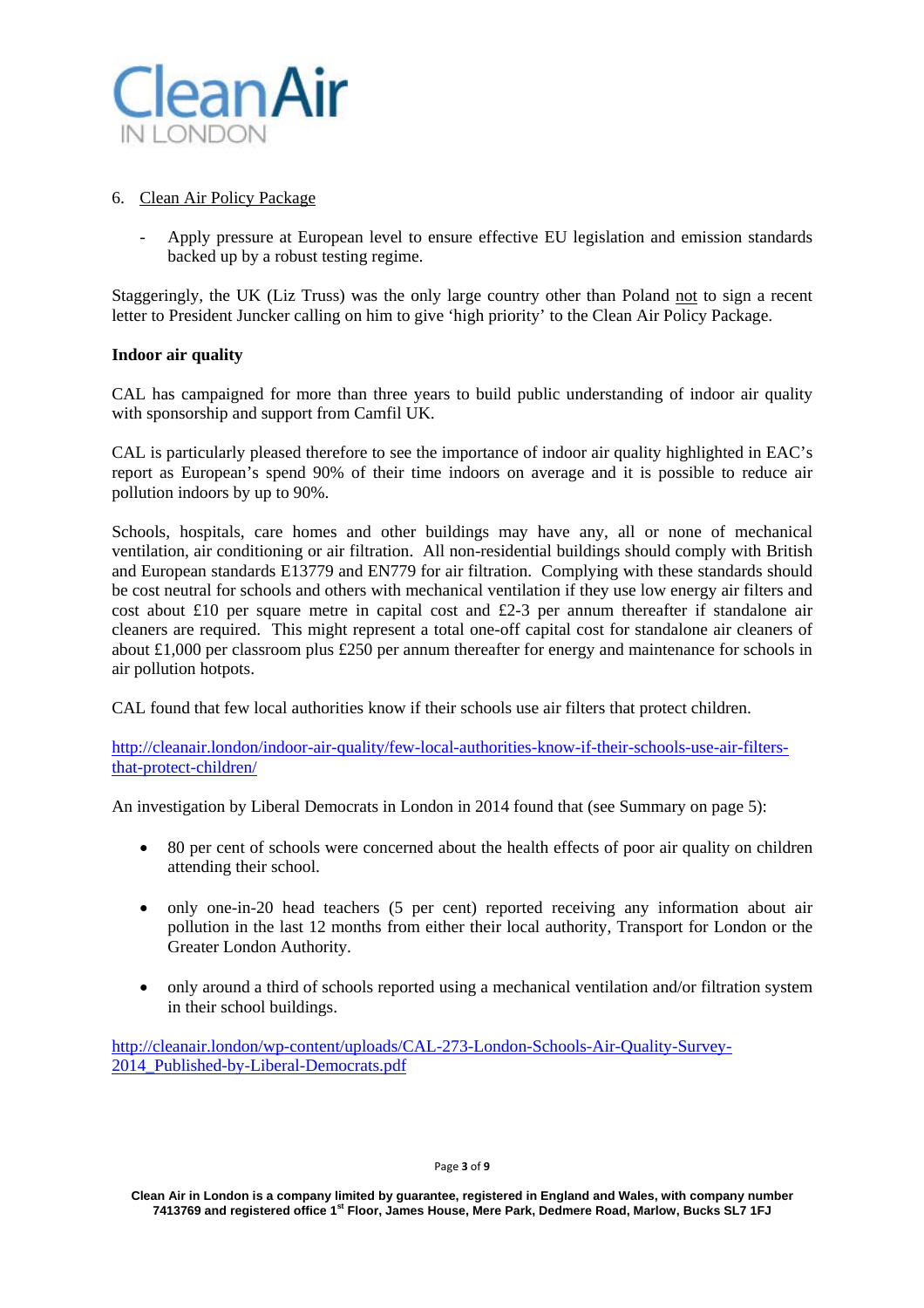

A separate investigation by CAL found that air filters in hospitals may be no better than warehouses.

http://cleanair.london/indoor-air-quality/air-quality-in-hospitals-may-be-no-better-than-warehouses/

http://www.theyworkforyou.com/wrans/?id=2014-02-04a.185587.h

## **Quotes**

Simon Birkett, Founder and Director of Clean Air in London, said:

"This is the best report yet from the Environmental Audit Committee (EAC) on air pollution that slams the Government for five years of inaction.

"The EAC puts forward a comprehensive and practical package of measures to reduce air pollution (particularly diesel in cities) and protect people (particularly the most vulnerable in schools, hospitals and care homes). Let's be clear though, air pollution affects us all.

"Importantly, the Committee highlights for the first time the dangers of nitrogen dioxide  $(NO<sub>2</sub>)$ equally with particles and includes reference to the first ever estimates of deaths attributable to  $NO<sub>2</sub>$ that were calculated by Clean Air in London. CAL calls on the Government to respond quickly and publish nationwide estimates of deaths attributable to  $NO<sub>2</sub>$  and commit to update them annually in the Public Health Indicators alongside deaths attributable to fine particles  $(PM_{2.5})$ .

"The EAC adds no credibility to the Mayor's claims of success in reducing air pollution, instead – rightly – giving prominence to evidence demonstrating the painfully slow lack of progress and ambition in London. At best, concentrations of  $NO<sub>2</sub>$  in London have reduced by about 2% per annum since Boris Johnson became Mayor in 2008. At that pace, it will take 35 years to reduce  $NO<sub>2</sub>$ concentrations in Oxford Street to legal levels and compliance with World Health Organisation guidelines. Documents prepared for the Mayor's so-called 'Ultra Low Emission Zone' predict that everyone in Central London on average will still be exposed to illegal levels of NO<sub>2</sub> still in 2020. In stark contrast, other cities like Madrid, Paris and Rome are planning to ban most vehicles from central areas by 2020 or earlier.

"CAL urges the Government and the Mayor to accept quickly the EAC's recommendations in full and take the bold action recommended to reduce pollution and protect people from the biggest public health risk after smoking.

"Exactly 62 years after the Great Smog in London and one week before the birth of the Clean Air Act, the EAC's report shows why we need to ban diesel from the most polluted places as we banned coal so successfully 60 years ago. Let's lead the world not have to follow other great cities like Paris, Madrid and Rome."

ENDS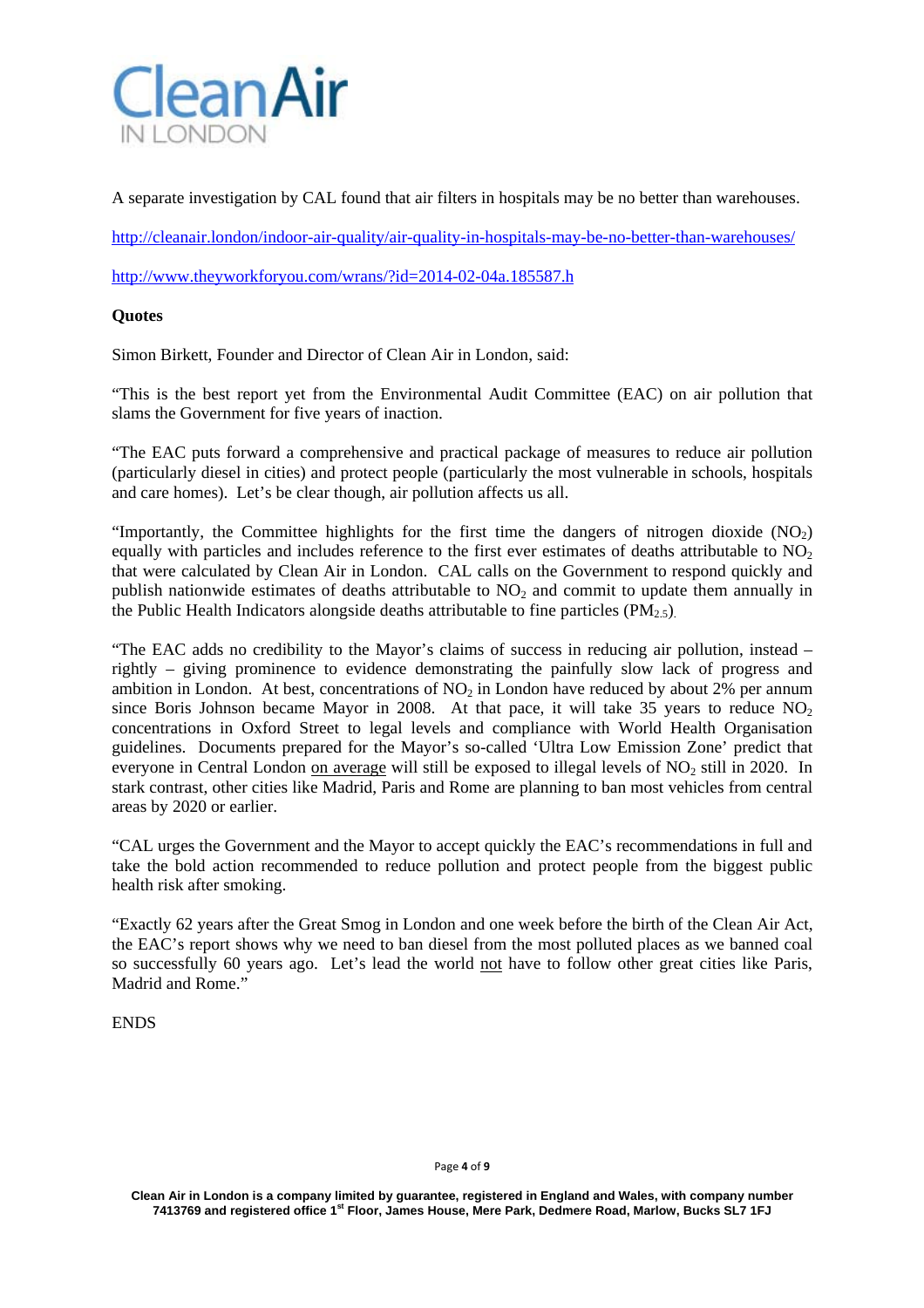

#### **Notes**

# **1. Environmental Audit Committee (EAC) Inquiry into Air Quality 2014**

http://www.parliament.uk/report-air-quality

http://www.publications.parliament.uk/pa/cm201415/cmselect/cmenvaud/212/212.pdf

http://www.parliament.uk/business/committees/committees-a-z/commons-select/environmentalaudit-committee/inquiries/parliament-2010/airquality/

### **EAC report in 2010**

22 March 2010 (Volumes 1 and 2)

http://www.publications.parliament.uk/pa/cm200910/cmselect/cmenvaud/229/229i.pdf

http://www.publications.parliament.uk/pa/cm200910/cmselect/cmenvaud/229/229ii.pdf

Government response – 22 November 2010

https://www.gov.uk/government/uploads/system/uploads/attachment\_data/file/238341/7966.pdf.p df

### **EAC report in 2011**

EAC reports – 14 November 2011 (Volumes 1 and 2)

http://www.publications.parliament.uk/pa/cm201012/cmselect/cmenvaud/1024/1024.pdf

http://www.publications.parliament.uk/pa/cm201012/cmselect/cmenvaud/1024/1024vw.pdf

Government response - 27 February 2012

http://www.publications.parliament.uk/pa/cm201012/cmselect/cmenvaud/1820/1820.pdf

## **2. Great Smog and Clean Air Act**

http://www.metoffice.gov.uk/education/teens/case-studies/great-smog

http://cleanair.london/calendar/

### **3. NO2 mortality**

http://cleanair.london/sources/mayor-publishes-health-study-revealing-deaths-attributable-to-no2/

**Clean Air in London is a company limited by guarantee, registered in England and Wales, with company number 7413769 and registered office 1st Floor, James House, Mere Park, Dedmere Road, Marlow, Bucks SL7 1FJ**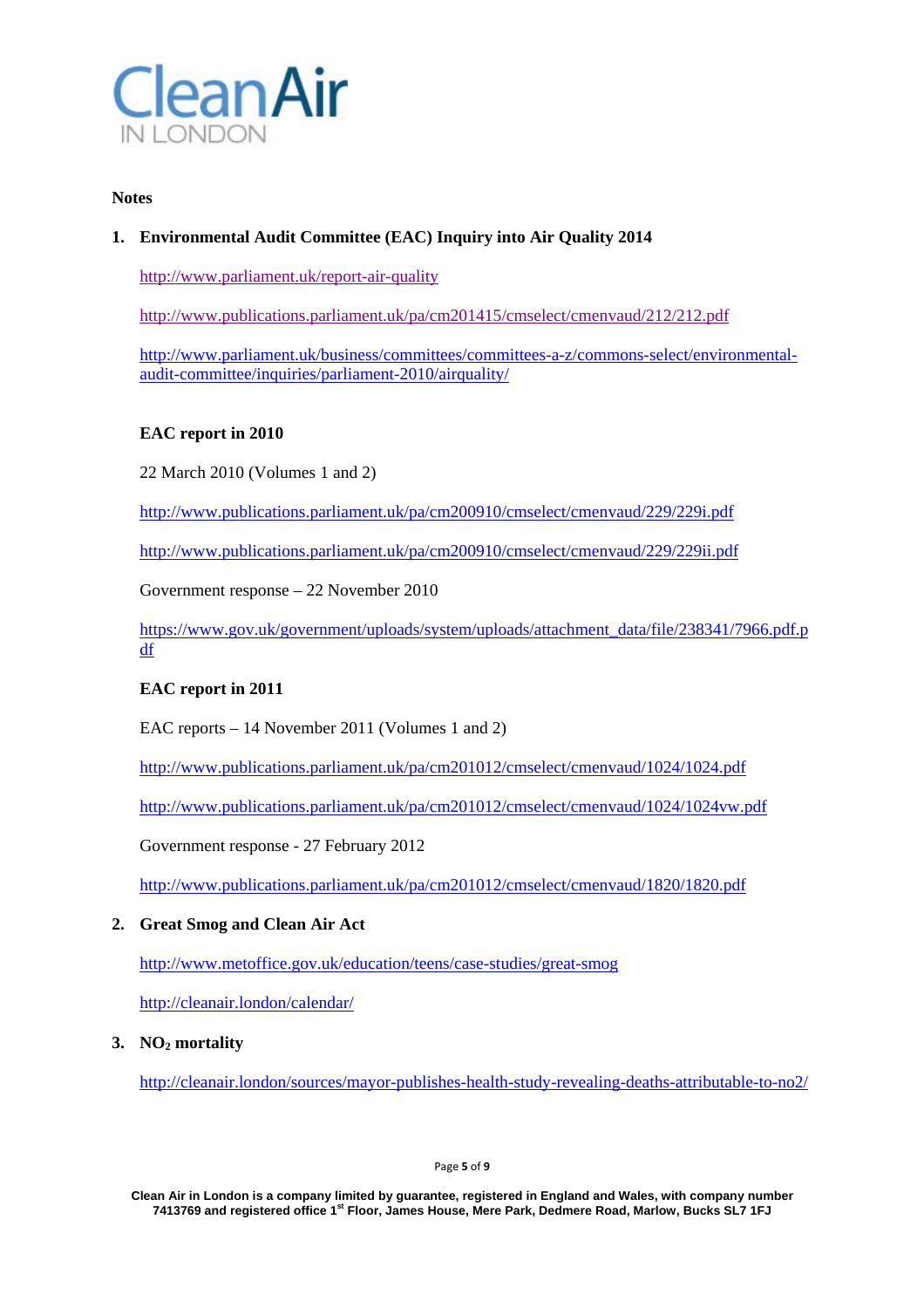

### **4. Other cities are being much more ambitious than London**

#### Nitrogen dioxide trends

The Mayor told the EAC:

*"…initial analysis undertaken by King's College London suggests that reductions in NO2 concentrations across London at roadside sites are in the order of twelve per cent on average from 2008 to 2013."* 

http://cleanair.london/wp-content/uploads/CAL-295-TfL-LEZ-Supplementaryinformation November-2006 3-pages Reduced-file-size.pdf

http://www.itv.com/news/london/2014-02-24/fff/

#### Emission requirements

http://europa.eu/legislation\_summaries/environment/air\_pollution/l28186\_en.htm

http://www.driving.co.uk/news/is-diesel-doomed-why-the-lawmakers-have-turned-against-thefuel-they-promoted/

Urban access regulations

http://urbanaccessregulations.eu/urban-access-regulations/overview-of-key-ars

Madrid

http://www.citylab.com/commute/2014/09/central-madrid-rolls-out-a-tough-love-plan-to-limitcars/380642/

http://www.planetizen.com/node/71456

Paris

http://www.bbc.co.uk/news/world-europe-30368504

http://uk.reuters.com/article/2014/11/28/uk-france-diesel-idUKKCN0JC1RY20141128

http://www.lejdd.fr/JDD-Paris/Anne-Hidalgo-Nous-ne-voulons-plus-de-diesel-a-Paris-705124

Rome

http://urbanaccessregulations.eu/countries-mainmenu-147/italy-mainmenu-81/rome-ar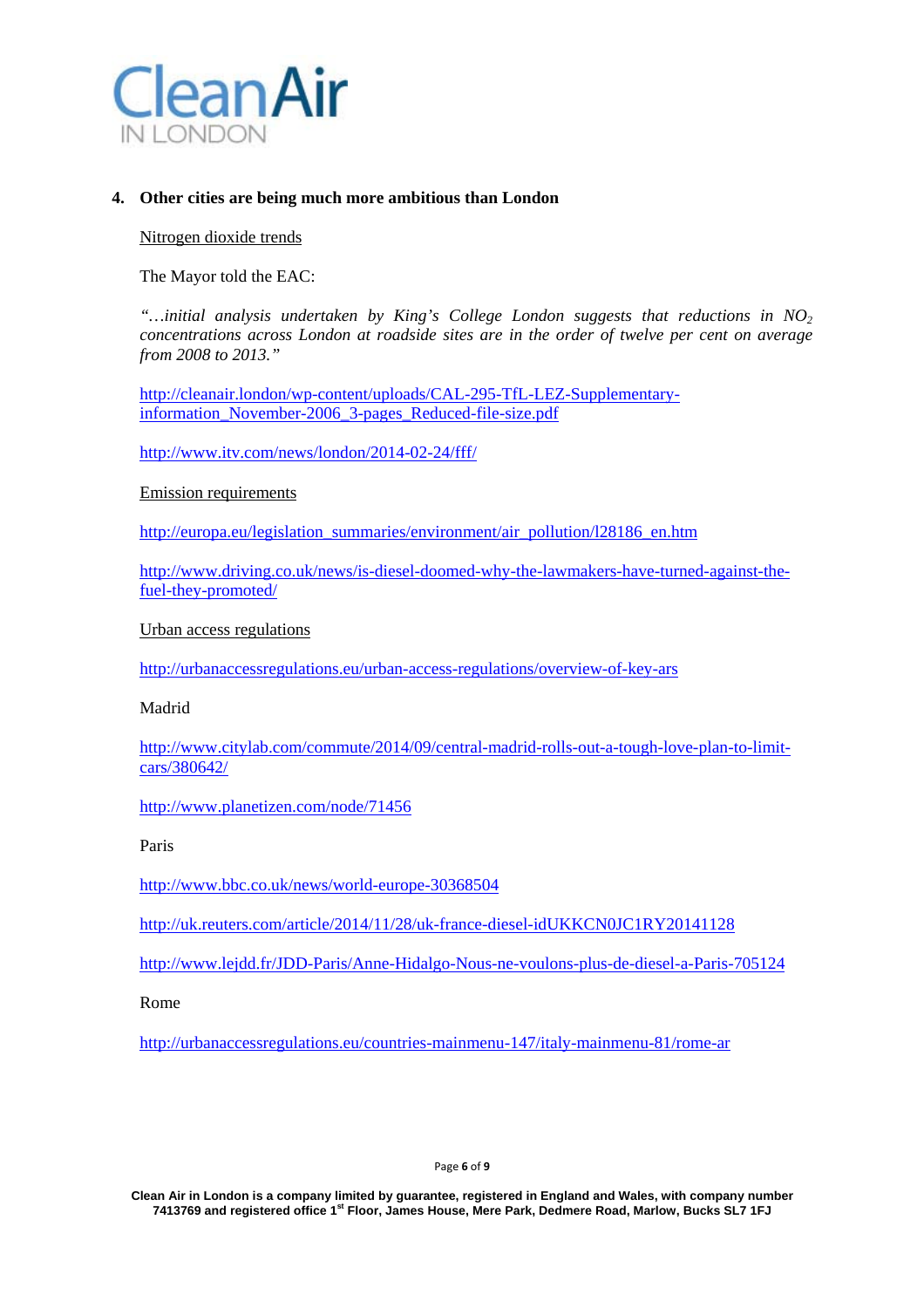

# **5. Diesel**

http://cleanair.london/health/complaint-to-advertising-standards-authority-about-mayors-ulezadvertisement/

http://cleanair.london/sources/boris-takes-backward-steps-on-his-own-ulez/

http://cleanair.london/hot-topics/stop-hiding-air-pollution-and-ban-diesel-exhaust-in-two-stagesto-2020-as-coal-was-banned-60-years-ago/

http://cleanair.london/hot-topics/thousands-may-be-driving-diesel-vehicles-illegally-aftergovernment-failures/

### **6. Planning – Schools, care homes and hospitals**

http://cleanair.london/sources/clean-air-in-london-has-found-1148-schools-in-london-within-150 metres-of-busiest-roads/

http://cleanair.london/wp-content/uploads/CAL-273-London-Schools-Air-Quality-Survey-2014 Published-by-Liberal-Democrats.pdf

http://cleanair.london/indoor-air-quality/eight-wins-for-clean-air-in-london-in-new-london-plan/

## **7. Indoor air quality**

Our presentation about indoor air quality including EN13779.

http://cleanair.london/wp-content/uploads/CAL-144-CF-Road-Show-131011\_Final\_131011.pdf

http://cleanair.london/hot-topics/indoor-air-quality-can-be-worse-than-outdoor/

CAL recommends that air filters are used in mechanical ventilation systems or in standalone units such as Camfil's CamCleaner (which requires power but not mechanical ventilation). Low energy air filters are preferable to comply with British and European standards EN13779 and EN779. Case studies for a school, hospital and office:

http://www.camfil.co.uk/FileArchive/Case%20Story%20Presentations/School%20and%20Univer sity/Air%20Cleaners%20in%20Education%20Facilities%20-%20Case%20Study.pdf

http://www.camfil.co.uk/FileArchive/Case%20Story%20Presentations/Hospital/Air%20Cleaners %20Hospital%20-%20Case%20Study.pdf

http://www.camfil.co.uk/FileArchive/Case%20Story%20Presentations/Commercial%20buildings/ Air%20Cleaners%20for%20London%20Office%20in%20Euston%20-%20Case%20Study.pdf

#### Page **7** of **9**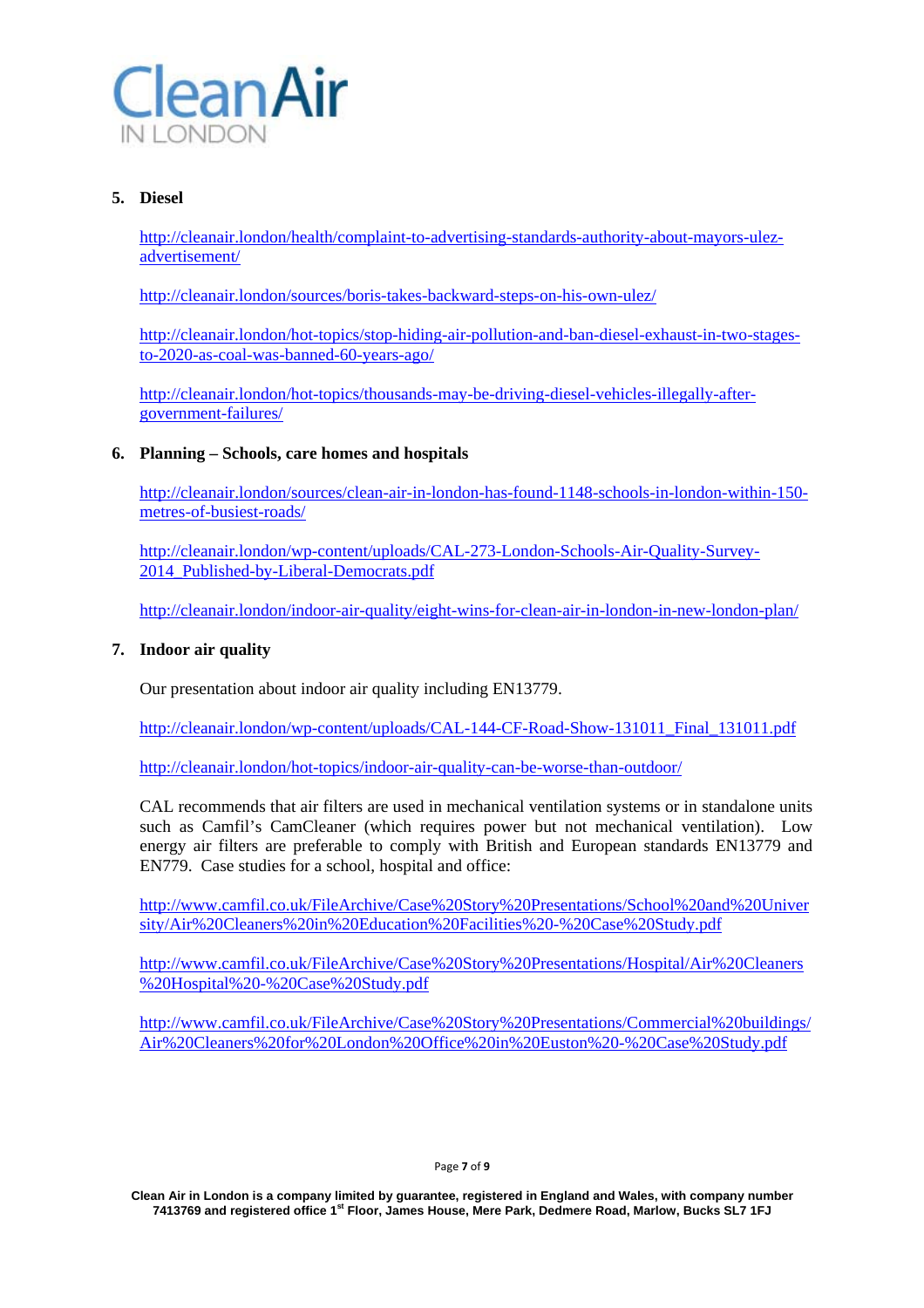

CAL understands that air filters remove particles and gases that are not removed by ultra violet light and similar treatments. Hospitals, airports and other buildings preparing to receive ebola patients need E14 HEPA class air filters with two such units in series.

#### **Schools**

http://cleanair.london/indoor-air-quality/few-local-authorities-know-if-their-schools-use-airfilters-that-protect-children/

http://cleanair.london/sources/clean-air-in-london-has-found-1148-schools-in-london-within-150 metres-of-busiest-roads/

http://cleanair.london/wp-content/uploads/CAL-139\_75-schools-within-150-and-400-metres-of-London-roads-carrying-over-100000-vpd\_searchable.pdf

http://cleanair.london/wp-content/uploads/CAL-139\_1148-schools-within-150-metres-of-Londonroads-carrying-over-10000-vpd\_alphabetical-order-and-searchable.pdf

http://www.jennyforlondon.org/schools/

#### **Hospitals**

http://cleanair.london/indoor-air-quality/air-quality-in-hospitals-may-be-no-better-thanwarehouses/

http://www.theyworkforyou.com/wrans/?id=2014-02-04a.185587.h

### **8. Support for local authorities and monitoring**

http://cleanair.london/health/defra-did-cover-up-smog-warnings-and-would-scrap-localmonitoring/

#### **9. Public awareness and active travel**

http://cleanair.london/news/introduction-to-smog/

http://www.mappingforchange.org.uk/services/citizen-science/

http://cleanair.london/sources/air-pollution-revealed-at-mayors-187-air-quality-focus-areas-forfirst-time/

### **10. New Air Quality Strategy**

http://healthyair.org.uk/documents/2014/11/healthy-air-campaign-policy-call-2.pdf/